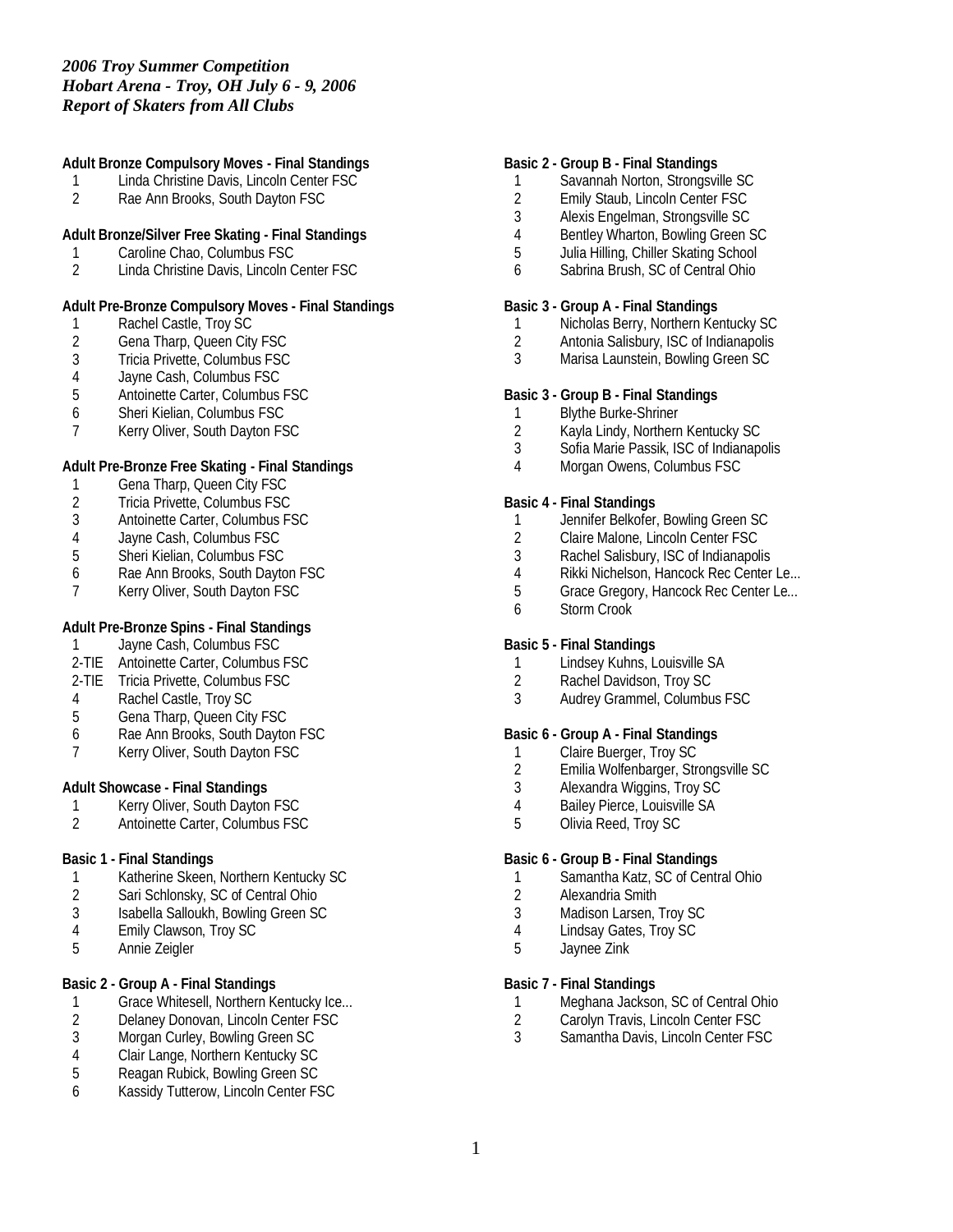**Basic 8 - Final Standings**

- 1 Scott Wenner, Bowling Green SC
- 2 Sidney Donovan, Lincoln Center FSC<br>3 Kelsev Clements. Northern Kentucky 9
- 3 Kelsey Clements, Northern Kentucky SC
- 4 Megan Rose, Bowling Green SC

### **Beginner 1 Girls Free Skating - Group B - Final Standings**

- 1 Rachael Bachman, Columbus FSC
- 2 Ann Griffith, Troy SC<br>3 Samantha Friday, Mo
- Samantha Friday, Monroe FSC
- 4 Sarah Cait Knott, Columbus FSC<br>5 Jackie Elliott, ISC of Indianapolis
- 5 Jackie Elliott, ISC of Indianapolis
- 6 Moira Hyatt, Louisville SA
- 7 Nekoe Baumgartner, SC of Central Ohio

**Beginner 1 Girls Free Skating - Group C - Final Standings**

- 1 Erin Olson, Troy SC<br>2 Nina Stute, South Da
- Nina Stute, South Dayton FSC
- 3 Meredith Nee, Louisville SA
- 4 Krista Murphy, Northern Kentucky SC
- 5 Emily Meyer, Oxford SC
- 6 Darla Holland, Columbus FSC
- Victoria Orta, SC of Northern Virginia

# **Beginner Girls Free Skating - Group A - Final Standings**

- 1 Rose Temizer, Northern Kentucky SC<br>2 Emma Payment, Strongsville SC
- 2 Emma Payment, Strongsville SC<br>3 Courtney Moore, SC of Central O
- Courtney Moore, SC of Central Ohio
- 4 Rachel Culp, Troy SC<br>5 Emmy Francek, Louisy
- 5 Emmy Francek, Louisville SA
- 6 Phoebe Foss, Columbus FSC

**Beginner I Compulsory Moves - Group A - Final Standings**

- 1 Ann Griffith, Troy SC<br>2 Samantha Friday, Mo
- 2 Samantha Friday, Monroe FSC<br>3 Nekoe Baumgartner, SC of Cen
- Nekoe Baumgartner, SC of Central Ohio
- 4 Rachel Culp
- 5 Courtney Moore, SC of Central Ohio
- 6 Phoebe Foss, Columbus FSC

# **Beginner I Compulsory Moves - Group B - Final Standings**

- 1 Meredith Nee, Louisville SA<br>2 Jackie Elliott, ISC of Indiana
- Jackie Elliott, ISC of Indianapolis
- 3 Nina Stute, South Dayton FSC
- 4 Darla Holland, Columbus FSC<br>5 Victoria Orta, SC of Northern V
- Victoria Orta, SC of Northern Virginia

# **Beginner II Compulsory Moves - Group A - Final Standings**

- 1 Rachael Bachman, Columbus FSC<br>2 Jessica Voorhees, Northern Kentuc
- 2 Jessica Voorhees, Northern Kentucky SC<br>3 Emma Pavment. Strongsville SC
- 3 Emma Payment, Strongsville SC

# **Beginner II Compulsory Moves - Group B - Final Standings**

- 1 Kiersten Spohn, Monroe FSC
- 2 Mykaela Wolsing, Northern Kentucky SC<br>3 Miranda Dempsev. Bowling Green SC
- Miranda Dempsey, Bowling Green SC
- 4 Natalie Shotts, SC of Central Ohio
- 5 Krista Murphy, Northern Kentucky SC
- 6 Erin Olson, Troy SC

### **Beginner II Girls Free Skating - Group A - Final Standings**

- 1 Taylor Stevens, ISC of Indianapolis
- 2 Jessica Zink, Queen City FSC<br>3 Jordan Hawkins, Louisville SA
- 3 Jordan Hawkins, Louisville SA
- 4 Lily Thompson, Lincoln Center FSC
- 5 Natalie Shotts, SC of Central Ohio
- 6 Anastasia Jones, Queen City FSC

## **Beginner II Girls Free Skating - Group B - Final Standings**

- 1 Erica Rybak, Bowling Green SC
- 2 Iris Thompson, Lincoln Center FSC
- 3 Molly Holder, Louisville SA
- 4 Larissa Leck, Bowling Green SC
- 5 Tara Sullivan, Northern Kentucky SC
- 6 Jessica Voorhees, Northern Kentucky SC

## **Beginner II Girls Free Skating - Group C - Final Standings**

- 1 Melisa Smith, ISC of Indianapolis<br>2 Ashlev Roberts. Bowling Green So
- 2 Ashley Roberts, Bowling Green SC<br>3 Sarah Gaskell. Trov SC
- Sarah Gaskell, Troy SC
- 4 Molly Kerr, Bowling Green SC<br>5 Judy Basting, SC of Central Or
- 5 Judy Basting, SC of Central Ohio
- 6 Taylor Johnston, SC of Central Ohio

#### **Beginner Spins - Final Standings**

- 1 Rachael Bachman, Columbus FSC
- 2 Miranda Dempsey, Bowling Green SC<br>3 Emily Meyer, Oxford SC
- 3 Emily Meyer, Oxford SC
- 4 Ann Griffith, Troy SC
- 5 Natalie Shotts, SC of Central Ohio
- 6 Victoria Orta, SC of Northern Virginia
- 7 Courtney Moore, SC of Central Ohio

**Beginner/Preliminary Showcase - Group A - Final Standings**

- 1 Jessica Zink, Queen City FSC<br>2 Bailey Pierce, Louisville SA
- 2 Bailey Pierce, Louisville SA
- 3 Rachel Culp, Troy SC
- 4 Jessica Shaw, Strongsville SC<br>5 Lily Thompson, Lincoln Center
- Lily Thompson, Lincoln Center FSC

**Beginner/Preliminary Showcase - Group B - Final Standings**

- 1-TIE Sydney Flynn, Louisville SA
- 1-TIE Bethany Callahan, Troy SC
- 3 Iris Thompson, Lincoln Center FSC
- 4 Moira Hyatt, Louisville SA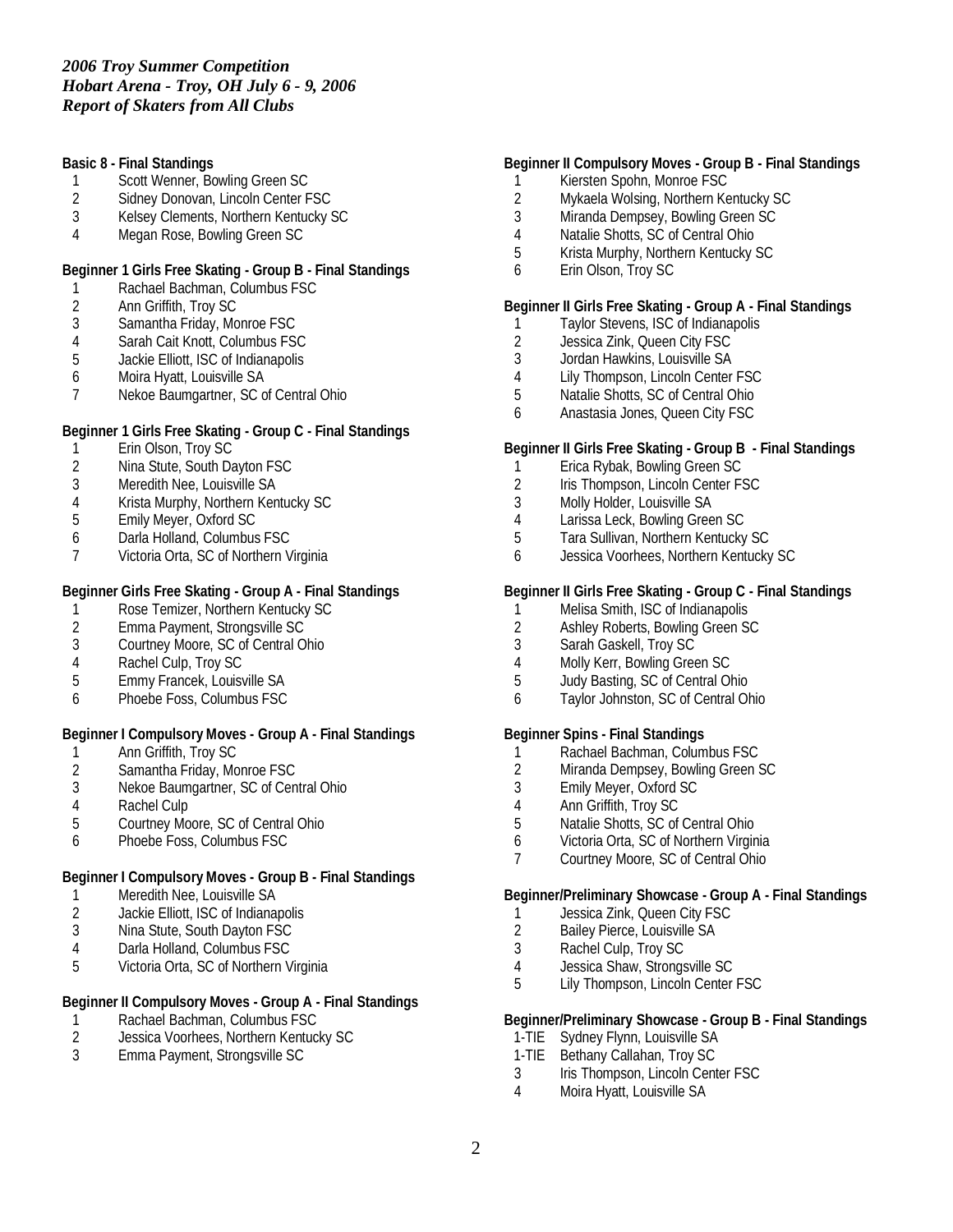| 1<br>4<br>5<br>6    | Beginner/Preliminary Showcase - Group C - Final Standings<br>Jessica Gordon, Strongsville SC<br>2-TIE Melisa Smith, ISC of Indianapolis<br>2-TIE Amanda Hastie, Strongsville SC<br>Brittney Lovdal, Northern Kentucky SC<br><b>Ellie Najewicz</b><br>Breanna Foland, Troy SC |
|---------------------|------------------------------------------------------------------------------------------------------------------------------------------------------------------------------------------------------------------------------------------------------------------------------|
| 1<br>2              | Canasta Tango Solo Dance - Final Standings<br>Audrey Altieri, Center Ice SC<br>Moira Hyatt, Louisville SA                                                                                                                                                                    |
| 1<br>$\mathfrak{D}$ | Cha Cha Solo Dance - Final Standings<br>Emily Lacher, Louisville SA<br>Lila Asher, Louisville SA                                                                                                                                                                             |
| 1<br>$\overline{2}$ | Dutch Waltz Solo Dance - Final Standings<br>Audrey Altieri, Center Ice SC<br>Moira Hyatt, Louisville SA                                                                                                                                                                      |
| 1<br>$\overline{2}$ | Fiesta Tango Solo Dance - Final Standings<br>Lila Asher, Louisville SA<br>Emily Lacher, Louisville SA                                                                                                                                                                        |
| 1                   | Fourteenstep Solo Dance - Final Standings<br>Sydney Flynn, Louisville SA                                                                                                                                                                                                     |
| 1<br>2<br>3         | Freestyle 1 - Final Standings<br>Miyu Wagatsuma, Lincoln Center FSC<br>Samantha Metcalf, ISC of Indianapolis<br>Lydia Cleaver-Bartholomew, Center Ice SC                                                                                                                     |
| 1<br>$\overline{2}$ | Freestyle 2 - Final Standings<br>Emily Scherreik, Bowling Green SC<br>Kalica Kohner, SC of Central Ohio                                                                                                                                                                      |

- 3 Torey Katzmeyer, SC of Central Ohio
- 4 Sabrina Smith, Bowling Green SC
- 5 Sydney Salloukh, Bowling Green SC

## **Harris Tango Solo Dance - Final Standings**

- 1 Kate Vegh, Louisville SA<br>2 Paige Hamilton, Columbu
- Paige Hamilton, Columbus FSC

**Intermediate Ladies Free Skating - Group A - Final Standings**

- 1 Kacie Kotnik, Lincoln Center FSC<br>2 Catherine Lepkowski, Lakeland SO
- 2 Catherine Lepkowski, Lakeland SC<br>3 Stephanie Jones, Northern Kentuck
- 3 Stephanie Jones, Northern Kentucky SC
- 4 Christie Kievit, Queen City FSC<br>5 Cyara Hotopp, Columbus FSC
- 5 Cyara Hotopp, Columbus FSC
- 6 Lexi DeNio, Lakeland SC
- 7 Paige Hamilton, Columbus FSC
- 8 Valerie Cerasvolo, Nashville FSC

## **Intermediate Ladies Free Skating - Group B - Final Standings**

- 1 Carolena Malloy, Northern Kentucky SC
- 2 Alexandra Vargo, Pavilion SC of Clevel...<br>3 Sarah Lawson. Columbus FSC
- Sarah Lawson, Columbus FSC
- 4 Carly Poremba, Strongsville SC
- 5 Trudy Wu, Columbus FSC
- 6 Melissa Vogerl, Oxford SC<br>7 Amelia Wise Columbus ES
- 7 Amelia Wise, Columbus FSC
- 8 Lindsay Burdan, SC of Central Ohio
- 9 Jenni Roberts, Queen City FSC
- 10 Taylor Reed, Queen City FSC

**Intermediate Ladies Short Program - Group A - Final Standings**

- 1 Lexi DeNio, Lakeland SC
- 2 Catherine Lepkowski, Lakeland SC<br>3 Stephanie Jones. Northern Kentuck
- 3 Stephanie Jones, Northern Kentucky SC
- 4 Paige Hamilton, Columbus FSC<br>5 Cvara Hotopp. Columbus FSC
- 5 Cyara Hotopp, Columbus FSC
- 6 Kacie Kotnik, Lincoln Center FSC
- 7 Christie Kievit, Queen City FSC
- 8 Taylor Reed, Queen City FSC

# **Intermediate Ladies Short Program - Group B - Final Standings**

- 1 Alexandra Vargo, Pavilion SC of Clevel...
- 2 Carolena Malloy, Northern Kentucky SC<br>3 Lauren Martinez, Columbus FSC
- Lauren Martinez, Columbus FSC
- 4 Amelia Wise, Columbus FSC<br>5 Jenni Roberts, Queen City FS
- 5 Jenni Roberts, Queen City FSC
- 6 Kristen Schulz, Queen City FSC
- 7 Carly Poremba, Strongsville SC
- 8 Sarah Lawson, Columbus FSC

**Intermediate Men Free Skating - Final Standings**

- 1 Ryan Hartley, Queen City FSC
- 2 Joshua Liang, Nashville FSC

**Intermediate Men Short Program - Final Standings**

- 1 Ryan Hartley, Queen City FSC<br>2 Joshua Liang, Nashville FSC
- 2 Joshua Liang, Nashville FSC

**Intermediate Spins - Final Standings**

- 1 Lauren Martinez, Columbus FSC
- 2 Lindsay Burdan, SC of Central Ohio

# **Intermediate/Novice Showcase - Final Standings**

- 1 Corinne Dowd, South Dayton FSC<br>2 Catherine Gordon, Strongsville SC
- 2 Catherine Gordon, Strongsville SC
- 3 Amelia Wise, Columbus FSC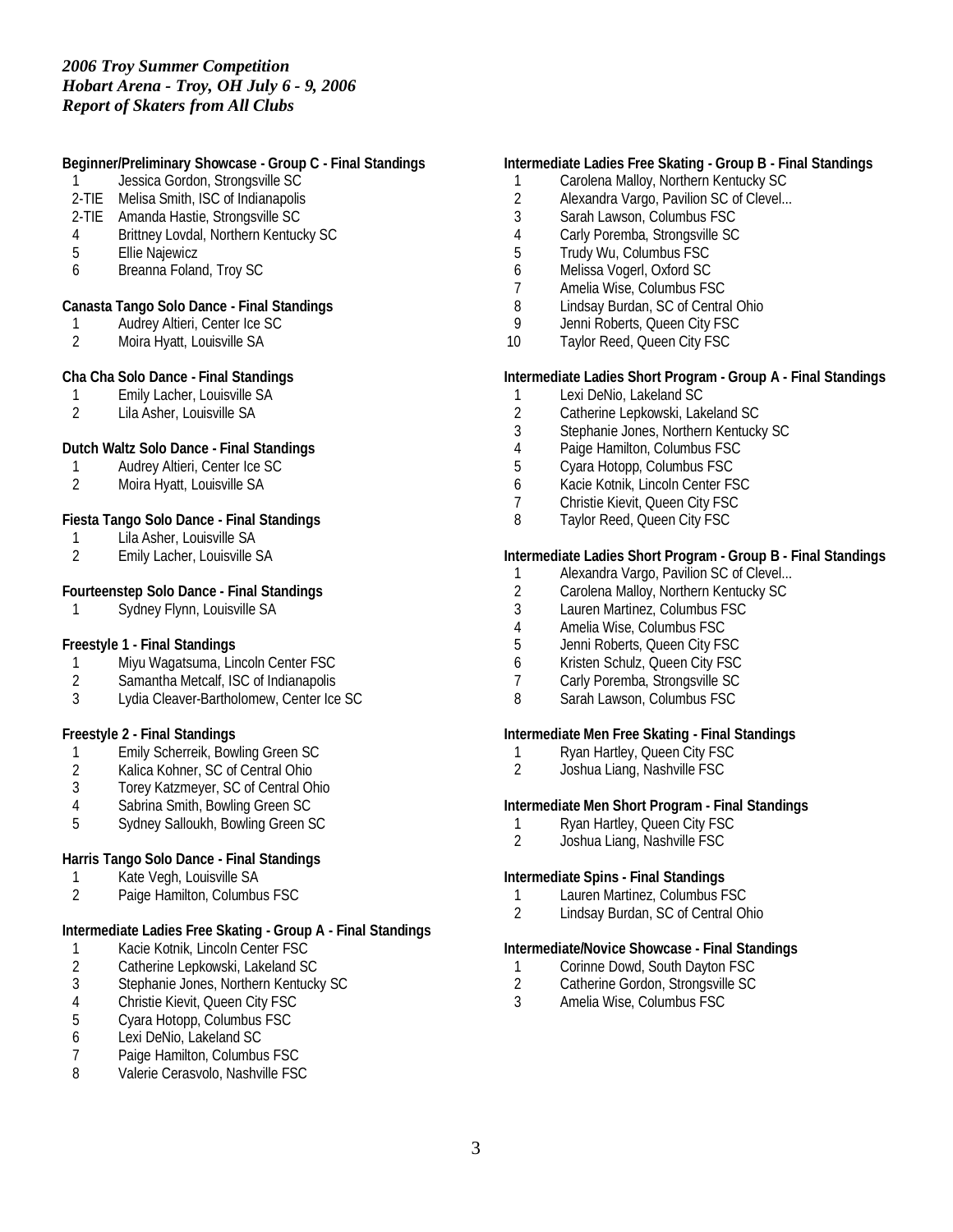**Juvenile Girls Free Skating - Final Standings**

- 1 Lauren Martinez, Columbus FSC
- 2 Alexie Mieskoski, Columbus FSC<br>3 Michalah Thorn. Northern Kentuck
- 3 Michalah Thorn, Northern Kentucky SC
- 4 Rachelle Fragedakis, Strongsville SC
- 5 Kristen Schulz, Queen City FSC
- 6-TIE Shaina Lane-Reese, Nashville FSC
- 6-TIE Kirsten Clark, Louisville SA
- 8 Jackie Shao, Lincoln Center FSC<br>9 Courtney Van Horn, Bowling Gree
- 9 Courtney Van Horn, Bowling Green SC
- 10 Marissa Delmatto, Columbus FSC
- 11 Mia Rollins, Nashville FSC<br>12 Ashlev Berg, Lakeland SC
- 12 Ashley Berg, Lakeland SC

**Juvenile Girls Short Program - Final Standings**

- 1 Alexie Mieskoski, Columbus FSC<br>2 Jackie Shao, Lincoln Center FSC
- Jackie Shao, Lincoln Center FSC
- 3 Shaina Lane-Reese, Nashville FSC
- 4 Sarah Louise Karhoff, Northern Kentucky SC
- 5 Rachelle Fragedakis, Strongsville SC
- 6 Courtney Van Horn, Bowling Green SC
- 7 Mia Rollins, Nashville FSC<br>8 Jamie Schreffler, Strongsvil
- 8 Jamie Schreffler, Strongsville SC<br>9 Abby Carter, Nashville FSC
- Abby Carter, Nashville FSC
- 10 Elizabeth Hayslip, Nashville FSC

**Juvenile/Open Juvenile Spins - Final Standings**

- 1 Catherine Gordon, Strongsville SC
- 2 Mia Rollins, Nashville FSC<br>3 Emily Hamilton, Columbus
- Emily Hamilton, Columbus FSC
- 4 Elizabeth Hayslip, Nashville FSC
- 5 Carrie Diroll, Columbus FSC

**Novice Spins - Final Standings**

- 1 Kelly Kielian, Columbus FSC<br>2 Gabrielle Barker, Thoroughbr
- 2 Gabrielle Barker, Thoroughbred FSC<br>3 Paige Hamilton. Columbus FSC
- Paige Hamilton, Columbus FSC

**Open Juvenile Ladies Free Skating - Final Standings**

- 1 Laura Karn, ISC of Indianapolis
- 2 Taylor Wentz, Lincoln Center FSC
- 3 Malia Smolenski, Queen City FSC
- 4 Rylie Pepich, Queen City FSC
- 5 Rebecca Pomerantz, SC of Central Ohio
- 6 Kara Jones, Queen City FSC
- 7 Emily Hamilton, Columbus FSC<br>8 Briana Braver, Columbus FSC
- 8 Briana Braver, Columbus FSC
- 9 Carrie Diroll, Columbus FSC<br>10 Lauren Brown, South Dayton
- Lauren Brown, South Dayton FSC
- 11 Ashley Malin, Oxford SC

**Open Juvenile Ladies Short Program - Final Standings**

- 1 Taylor Wentz, Lincoln Center FSC
- 2 Brigitte Kovar, Strongsville SC<br>3 Laura Karn, ISC of Indianapolis
- Laura Karn, ISC of Indianapolis
- 4 Briana Braver, Columbus FSC<br>5 Tavler Peterson, Bowling Greer
- 5 Tayler Peterson, Bowling Green SC
- 6 Carrie Diroll, Columbus FSC
- 7 Rebecca Pomerantz, SC of Central Ohio

**Paso Doble Solo Dance - Final Standings**

- 1 Emily Hamilton, Columbus FSC<br>2 Kate Vegh, Louisville SA
- 2 Kate Vegh, Louisville SA<br>3 Paige Hamilton, Columbu
- Paige Hamilton, Columbus FSC

**Preiminary A/Pre-Juvenile Boys Free Skating - Final Standings**

- 1 Ernie Stevens, Louisville SA
- 2 Alexander Schaller, Columbus FSC

**Pre-Juvenile Compulsory Moves - Final Standings**

- 1 Emily Albers, ISC of Indianapolis
- 2 Amanda Pittman, Lincoln Center FSC
- 3 Michelle Lee, South Dayton FSC
- 4 Jessica Gordon, Strongsville SC
- 5 Audrey Altieri, Center Ice SC
- 6 Megan R. Pan, Lincoln Center FSC<br>7 Linda LaChance, Nashville FSC
- 7 Linda LaChance, Nashville FSC<br>8 Emily Taylor. South Dayton FSC
- 8 Emily Taylor, South Dayton FSC<br>9 Jessica Sample, Strongsville SC
- 9 Jessica Sample, Strongsville SC
- 10 Aviva Cantor, Carolinas FSC

**Pre-Juvenile Girls Free Skating - Group A - Final Standings**

- 1 Lena Wu, Columbus FSC
- 2 Jessica Gordon, Strongsville SC
- 3-TIE Jessica Sample, Strongsville SC
- 3-TIE Alyxia Caragiu, Bowling Green SC
- 5 Elizabeth Hayslip, Nashville FSC
- 6 Brigitte Kovar, Strongsville SC

**Pre-Juvenile Girls Free Skating - Group B - Final Standings**

- 1 LeVana Wu, Columbus FSC
- 2 Abby Carter, Nashville FSC
- 3 Jamie Schreffler, Strongsville SC
- 4 Abbey Taussig, Strongsville SC
- 5 Tayler Peterson, Bowling Green SC
- 6 Alexis McDonell, FSC of Cincinnati
- 7 Emily Taylor, South Dayton FSC

**Pre-Juvenile Showcase - Final Standings**

- 1 Ernie Stevens, Louisville SA<br>2 Mia Rollins, Nashville FSC
- 2 Mia Rollins, Nashville FSC<br>3 Kirsten Clark, Louisville SA
- 3 Kirsten Clark, Louisville SA
- 4 Aviva Cantor, Carolinas FSC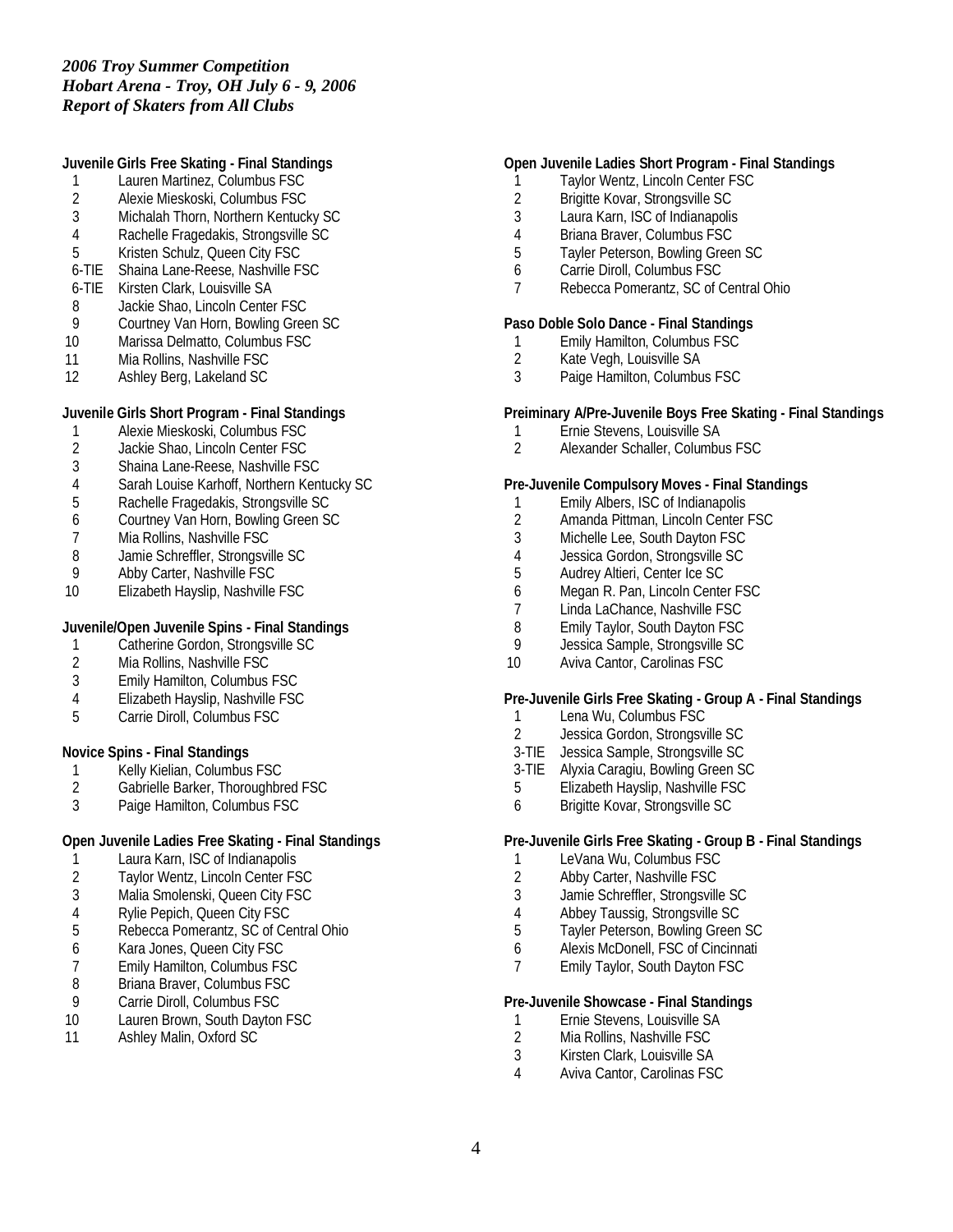**Pre-Juvenile Spins - Final Standings**

- 1 Megan R. Pan, Lincoln Center FSC
- 2 Rachel Abdullah, Individual Member<br>3 Mary Kiray. ISC of Indianapolis
- Mary Kiray, ISC of Indianapolis
- 4 Aviva Cantor, Carolinas FSC<br>5 Brigitte Kovar, Strongsville SC
- 5 Brigitte Kovar, Strongsville SC
- 6 Emily Albers, ISC of Indianapolis
- 7 Linda LaChance, Nashville FSC
- 8 Ellie Najewicz, Louisville SA
- 9 Abbey Taussig, Strongsville SC

**Preliminary A Girls Free Skating - Final Standings**

- 1 Dayle Kotarba, SC of Central Ohio<br>2 Sydney Flynn, Louisville SA
- Sydney Flynn, Louisville SA
- 3 Carolyn Krumwiede, Northern Kentucky SC
- 4 Tonee DeLellis, Troy SC
- 5 Linda LaChance, Nashville FSC

**Preliminary B Girls Free Skating - Group A - Final Standings**

- 1 Mimi Dao, Columbus FSC
- 2 Michelle Lee, South Dayton FSC<br>3 Megan R. Pan, Lincoln Center FS
- 3 Megan R. Pan, Lincoln Center FSC<br>4 Ellie Najewicz, Louisville SA
- 4 Ellie Najewicz, Louisville SA<br>5 Anastacia Torossian, Lakela
- 5 Anastacia Torossian, Lakeland SC

**Preliminary B Girls Free Skating - Group B - Final Standings**

- 1 Amanda Pittman, Lincoln Center SC<br>2 Emily Albers. ISC of Indianapolis
- 2 Emily Albers, ISC of Indianapolis
- 3 Audrey Altieri, Center Ice SC
- 4 Mary Kiray, ISC of Indianapolis<br>5 Tavlor Jackson, Bowling Green
- 5 Taylor Jackson, Bowling Green SC
- 6 Allie Dohrman, Louisville SA

**Preliminary Compulsory Moves - Group A - Final Standings**

- 
- 1 Alyssa Urban, Strongsville SC<br>2 Elizabeth R. Pan, Lincoln Cent 2 Elizabeth R. Pan, Lincoln Center FSC<br>3 Jennifer LaChance, Nashville FSC
- 3 Jennifer LaChance, Nashville FSC
- 
- 4 Lorrin Hrack, FSC of Cincinnati<br>5 Breanna Foland, Troy SC 5 Breanna Foland, Troy SC
- 6 Josiah Curley, Monroe FSC

**Preliminary Compulsory Moves - Group B - Final Standings**

- 1 Dayle Kotarba, SC of Central Ohio<br>2 Tonee DeLellis, Troy SC
- Tonee DeLellis, Troy SC
- 3 Mary Kiray, ISC of Indianapolis
- 4 Amanda Hastie, Strongsville SC

**Preliminary Spins - Final Standings**

- 1 Katie McAllister, Columbus FSC<br>2 Elizabeth R. Pan, Lincoln Center
- 2 Elizabeth R. Pan, Lincoln Center FSC<br>3 Breanna Foland. Trov SC
- Breanna Foland, Troy SC
- 4 Jenny LaChance, Nashville FSC

**Pre-Preliminary A Girls Free Skating - Group A - Final Standings**

- 1 Kyoka Wagatsuma, Lincoln Center FSC<br>2 Olivia Malone, Lincoln Center FSC
- Olivia Malone, Lincoln Center FSC
- 3 Mykaela Wolsing, Northern Kentucky SC
- 4 Lauren Tecco, Strongsville SC<br>5 Bethany Callahan, Trov SC
- 5 Bethany Callahan, Troy SC
- 6 Jessica Shaw, Strongsville SC
- 7 Karisa Yu, Lakeland SC
- **Pre-Preliminary A Girls Free Skating Group B Final Standings**
- 1 Savannah Lockwood, Lincoln Center FSC
- 2 Grace Sulzman, Strongsville SC
- 3 Nicole Yvonne Cortez, Lincoln Center FSC
- 4 Brittney Lovdal, Northern Kentucky SC
- 5 Lila Asher, Louisville SA
- 6 June Walter, Queen City FSC
- 7 Megan Ingraham, Bowling Green SC

**Pre-Preliminary B Boys Free Skating - Final Standings**

- 1 Josiah Curley, Monroe FSC<br>2 Jonathan Butler, Columbus I
- 2 Jonathan Butler, Columbus FSC

**Pre-Preliminary B Girls Free Skating - Group A - Final Standings**

- 1 Leila Temizer, Northern Kentucky SC<br>2 Livyy Shilling, Columbus FSC
- 2 Livvy Shilling, Columbus FSC
- 3 Katie McAllister, Columbus FSC
- 4 Jennifer LaChance, Nashville FSC<br>5 Alvssa Urban, Strongsville SC
- 5 Alyssa Urban, Strongsville SC
- 6 Lorrin Hrack, FSC of Cincinnati
- 7 Emily Barber, SC of Central Ohio

**Pre-Preliminary B Girls Free Skating - Group B - Final Standings**

- 1 Rachel Abdullah, Individual Member
- 2 Amanda Hastie, Strongsville SC
- 3 Elizabeth R. Pan, Lincoln Center FSC
- 4 Emily Lacher, Louisville SA
- 5 Kayla Orta, SC of Northern Virginia

**Pre-Preliminary Compulsory Moves - Group A - Final Standings**

- 1 Olivia Malone, Lincoln Center FSC
- 2 Lauren Tecco, Strongsville SC
- 3 Kyoka Wagatsuma, Lincoln Center FSC
- Bethany Callahan, Troy SC